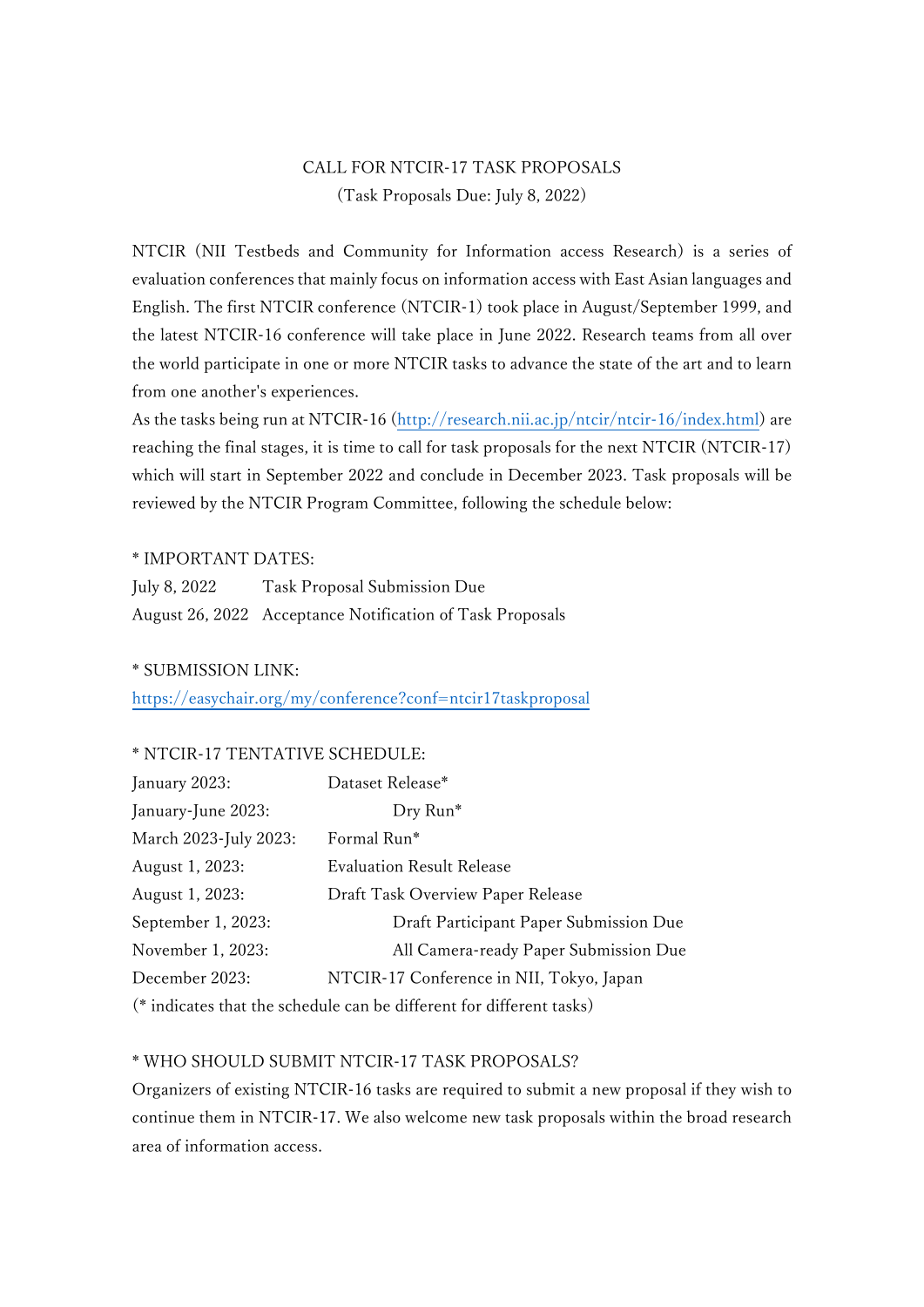To organize an evaluation task is to identify important research problems, tackle them strategically by collaborating with other researchers (both co-organizers and participants), build the necessary evaluation framework to advance the state of the art, and make an impact on the research community and to the future.

We encourage applicants to emphasize real-world applications of the proposed task by using real-world data, real tasks, and addressing real-world problems, and address a challenge in information access technology evaluation such as a large number of assessments required for evaluation, privacy-preserving use of proprietary data, and live test with real users.

#### \* PROPOSAL TYPES:

We will accept two types of task proposals:

## - Proposal of a Core task:

This is for fostering research on a particular information access problem by providing researchers with a common ground for evaluation. New test collections and evaluation methods may be developed through the collaboration between task organizers (proposers) and task participants. At NTCIR-16, the core tasks are Data Search 2, DialEval-2, FinNum-3, QA Lab-PoliInfo-3, WWW-4, and Lifelog-4 (Details can be found [http://research.nii.ac.jp/ntcir/ntcir-16/tasks.html\)](http://research.nii.ac.jp/ntcir/ntcir-16/tasks.html).

## - Proposal of a Pilot task:

This is recommended for organizers who proposed to focus on a novel information access problem and there are uncertainties either in task designing or organization. It may focus on a sub-problem of an information access problem and may attract a smaller group of participating teams than core tasks. However, it may grow into a core challenging task in the next round of NTCIR. At NTCIR-16, the pilot tasks are RCIR, Real-MedNLP, SS, and ULTRE (Details can be found at [http://research.nii.ac.jp/ntcir/ntcir-16/tasks.html\)](http://research.nii.ac.jp/ntcir/ntcir-16/tasks.html).

Organizers are expected to run their tasks mainly with their own funding and to make the task as self-sustaining as possible. A part of the fund can be supported by NTCIR, which is called "seed funding". It is usually used for some limited purposes such as hiring relevance assessors. The amount of seed funding allocated to each task varies depending on requirements and the total number of accepted tasks. Typical cases would be around 1M JPY for a core task and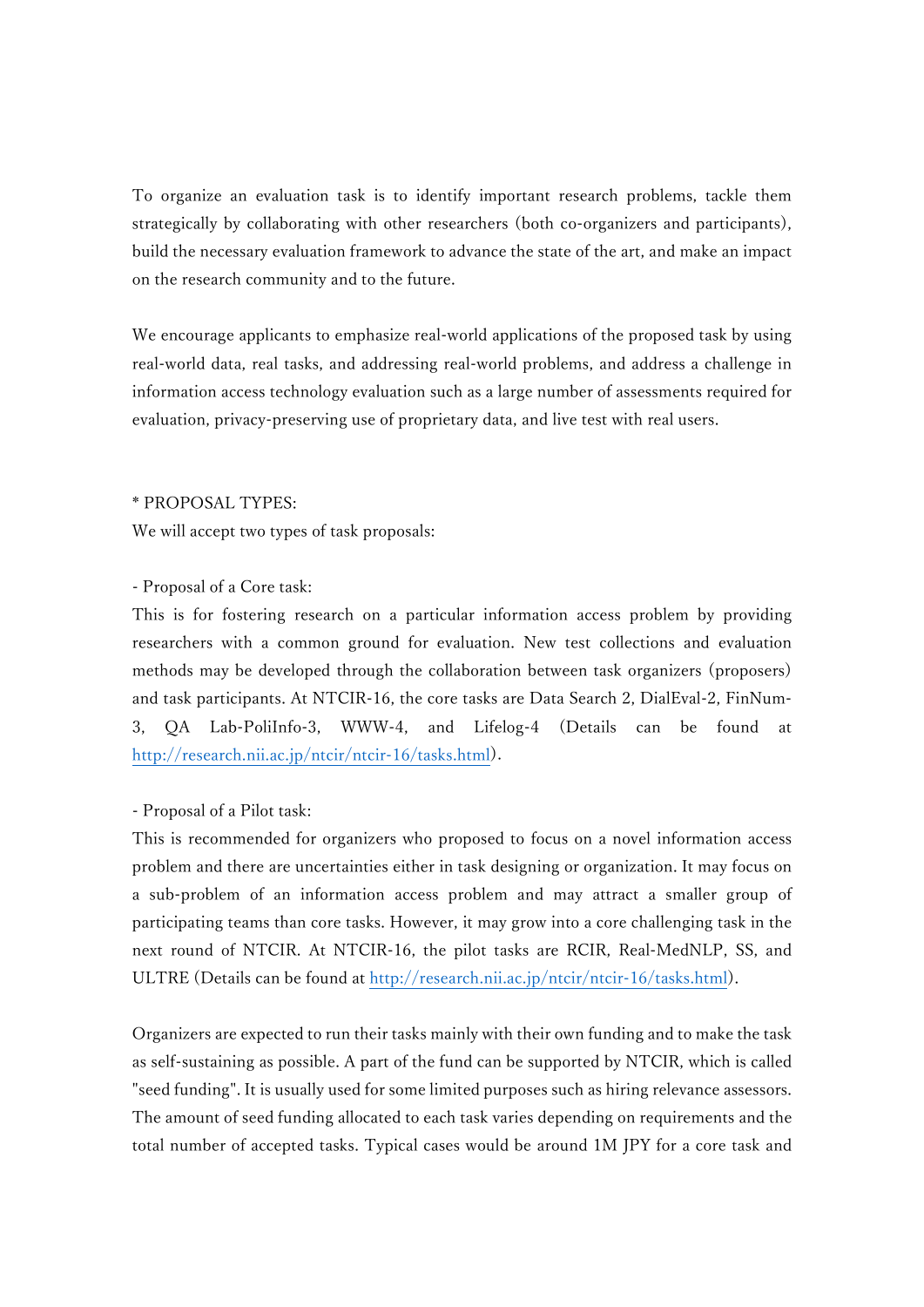around 0.5M JPY for a pilot task (note that the amount is subject to change).

Please submit your task proposal as a pdf file via EasyChair by July 8, 2022 (Anywhere on Earth).

<https://easychair.org/my/conference?conf=ntcir17taskproposal>

## \* TASK PROPOSAL FORMAT:

The proposal should not exceed six pages in A4 single-column format. The first five pages should contain the main part and appendix, and the last page should contain only a description of the data to be used in the task. Please describe the data in as much detail as possible so that we can help your data release process after the proposal is accepted. In the past NTCIRs, it took much time to create memorandums for data release, which sometimes slowed down the task organization.

## Main part

- Task name and short name
- Task type (core or pilot)
- Abstract
- Motivation
- Methodology
- Expected results

# Appendix

- Names and contact information of the organizers
- Prospective participants
- Data to be used and/or constructed
- Budget planning
- Schedule
- Other notes

## Data (to be used in your task)

- Details

(Please describe the details of the data, which should include the source of the data, methods to collect the data, range of the data, etc.)

- License

(Please make sure that you have a license to distribute the data, and details of the license